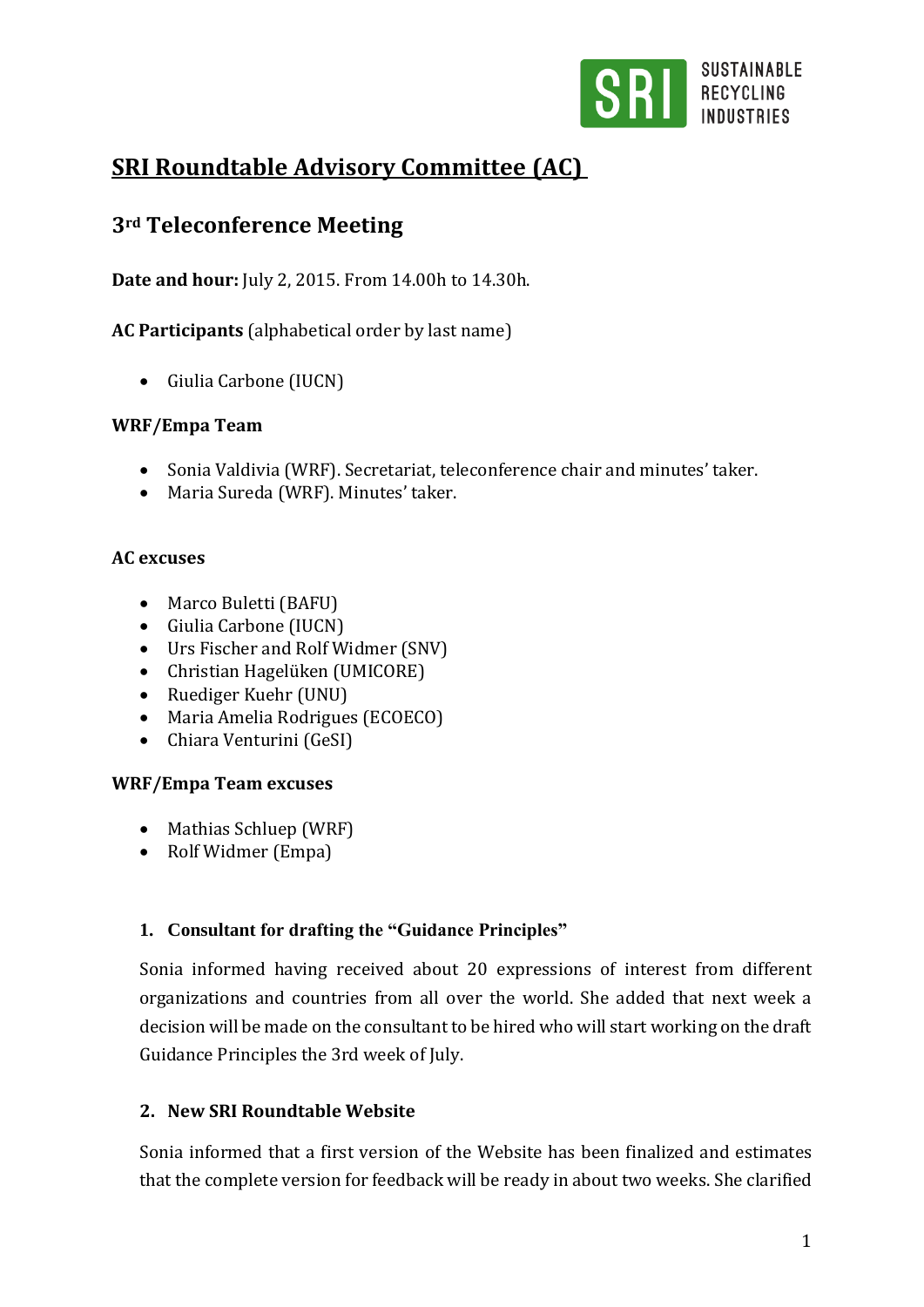

that the website is not just about the SRI Roundtable, but also covers the two other SRI Programme's components: 'Recycling Initiatives' and 'Life Cycle Data'.

### **3. Agenda of the ISO IWA Workshop Kick-off and** Session #1 **and invitations**

Sonia provided an update on the Agenda of the IWA Workshop Session #1 as follows:

- **Wednesday 14th of October (16.30 – 19.30):** The kick-off meeting.
- **Thursday 15th of October (9.00 – 18.00):** Beginning of the Session #1.
- **Friday 16th of October (8.00 – 12.30):** Finalization of the Session #1.

Concerning the invitations to potential participants, she informed that ISO already circulated the invitation package to all ISO members in more than 170 countries. Additional invitations to about 80 non ISO members including experts will be sent by WRF the 8<sup>th</sup> of July the latest. The deadline for registration is the 14<sup>th</sup> of September. However, if additional documentation is required by participants to support their visa requests, the deadline will be the 1st of August. The expectation is to count on 40 to 50 participants registered. Sonia added that those people who will not be able to attend the Davos ISO IWA events, will be kept in the mailing list and be recurrently invited to participate in future (i.e. at the Session #2 in 2016, in the review process by providing comments to the drafts; etc.). Giulia suggested to consider inviting speakers of the World Materials Conference held in France last June. She also asked the SRI Roundtable Secretariat to keep the AC regularly updated on participants registering for the ISO IWA events in Davos. She offered to circulate the invitation to the ISO IWA events within her network for which she requires a 1-slide info by 8 July.

To Giulia's question on roles and tasks of AC members during the ISO IWA Workshop Session #1, Sonia answered that AC members will have the same role as other ISO IWA participants. However, as it is established in AC ToRs, it is expected that they help from the start in shaping key deliverables such as the Guidance Principles. This means that the first version to be prepared by the consultant will be circulated with the AC beforehand (by the End of August) for comments. A revised version will be then circulated to all participants of the ISO IWA Workshop Session #1.

## **4. SRI session during the WRF 2015 Conference**

Sonia highlighted that the IWA Workshop will take place in conjunction with the WRF 2015 Conference [\(www.wrforum.org/events/wrf-2015/\)](http://www.wrforum.org/events/wrf-2015/), from 12 to 14 October. In this regard, she specially invited AC members to the SRI session to be held during the